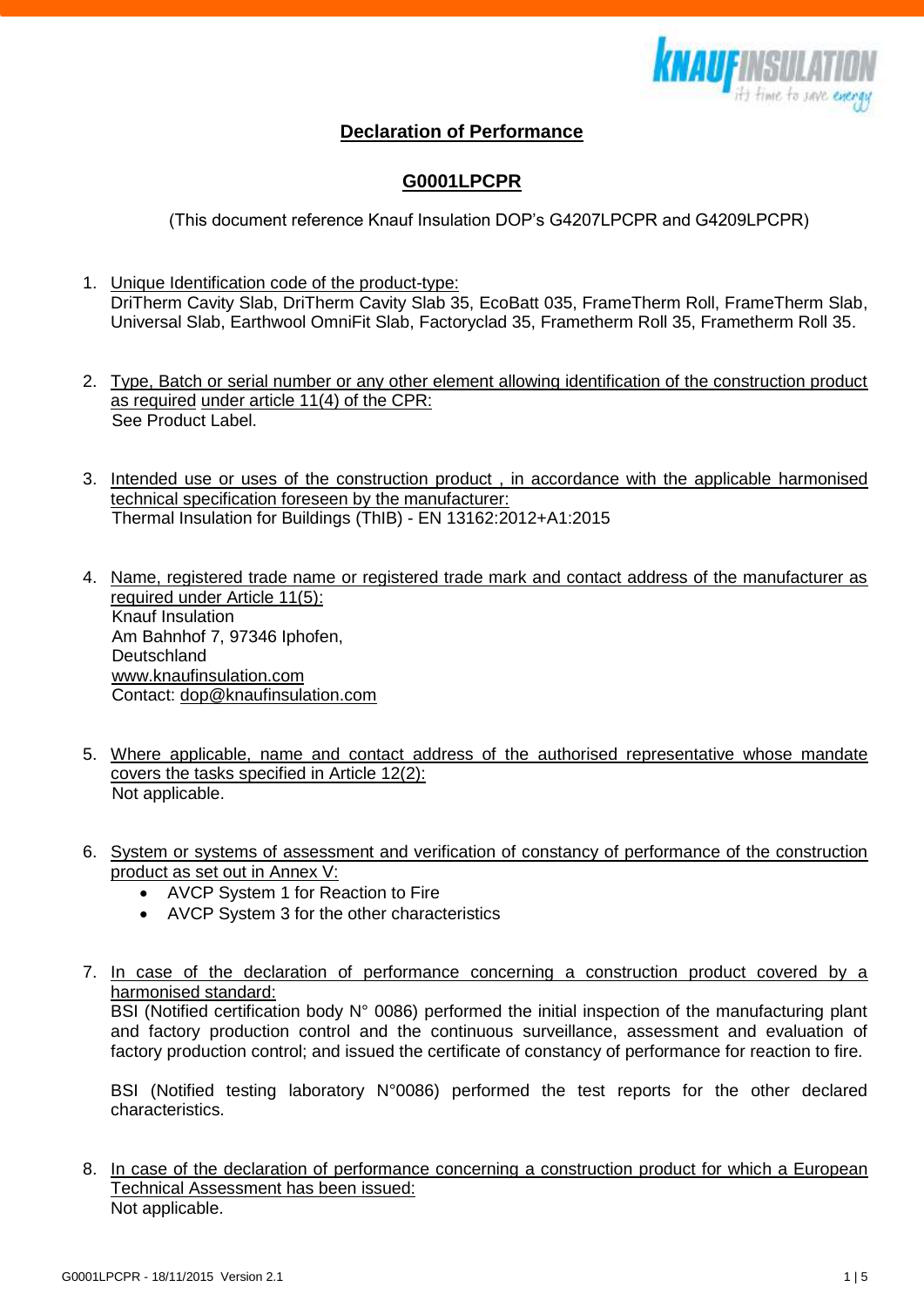

## 9. Declared Performances:

| <b>Essential</b><br><b>Characteristics</b>                                               | <b>G0001LPCPR</b>                                                      |                                    |                |                           | <b>Harmonised</b>                        |
|------------------------------------------------------------------------------------------|------------------------------------------------------------------------|------------------------------------|----------------|---------------------------|------------------------------------------|
|                                                                                          | Performance                                                            | <b>DriTherm</b><br>Cavity Slab 035 | EcoBatt 035    | <b>FrameTherm</b><br>Roll | <b>Technical</b><br><b>Specification</b> |
| <b>Thermal Resistance</b>                                                                | Thermal conductivity (W/mK)                                            | 0,035                              | 0,035          | 0,035                     |                                          |
|                                                                                          | <b>Thermal Resistance</b><br>See product label                         |                                    |                |                           |                                          |
|                                                                                          | Thickness range (mm)                                                   | $40 - 50$                          | $50 - 175$     | $90 - 140$                | EN 13162:2012<br>$+A1:2015$              |
|                                                                                          | Thickness tolerance                                                    | T <sub>4</sub>                     | T <sub>4</sub> | T <sub>2</sub>            |                                          |
| Reaction to Fire                                                                         | Reaction to fire                                                       | A1                                 | A1             | A1                        |                                          |
| Continuous glowing<br>combustion                                                         | Continuous glowing combustion <sup>e</sup>                             | <b>NPD</b>                         | <b>NPD</b>     | <b>NPD</b>                |                                          |
| Tensile/Flexural strength                                                                | Tensile strength perpendicular<br>faces                                | <b>NPD</b>                         | <b>NPD</b>     | <b>NPD</b>                |                                          |
| Compressive Strength                                                                     | Cmpressive<br>Strength/Compressive Stress                              | <b>NPD</b>                         | <b>NPD</b>     | <b>NPD</b>                |                                          |
|                                                                                          | Point Load                                                             | <b>NPD</b>                         | <b>NPD</b>     | <b>NPD</b>                |                                          |
| Durability of compressive<br>Strength against ageing /<br>degradation                    | Compressive creep                                                      | <b>NPD</b>                         | <b>NPD</b>     | <b>NPD</b>                |                                          |
| Durability of reaction to fire<br>against heat, weathering,<br>ageing / degradation      | Durability Characteristics <sup>a</sup>                                | <b>NPD</b>                         | <b>NPD</b>     | <b>NPD</b>                |                                          |
| Durability of thermal<br>resistance against heat,<br>weathering, ageing /<br>degradation | Thermal Resistance <sup>b</sup>                                        | <b>NPD</b>                         | <b>NPD</b>     | <b>NPD</b>                |                                          |
|                                                                                          | Thermal conductivity <sup>b</sup>                                      | <b>NPD</b>                         | <b>NPD</b>     | <b>NPD</b>                |                                          |
|                                                                                          | Durability characteristics c                                           | <b>NPD</b>                         | <b>NPD</b>     | <b>NPD</b>                |                                          |
| <b>Water Permeability</b>                                                                | Short term water absorption                                            | <b>WS</b>                          | <b>NPD</b>     | <b>WS</b>                 |                                          |
|                                                                                          | Long term water absorption                                             | <b>NPD</b>                         | <b>NPD</b>     | <b>NPD</b>                |                                          |
| Water vapour permeability                                                                | Water vapour transmission, water<br>vapour diffusion resistance factor | <b>NPD</b>                         | <b>NPD</b>     | <b>NPD</b>                |                                          |
| Impact noise transmissions<br>index (for floors)                                         | Dynamic stiffness                                                      | <b>NPD</b>                         | <b>NPD</b>     | <b>NPD</b>                |                                          |
|                                                                                          | Thickness <sup>d</sup>                                                 | <b>NPD</b>                         | <b>NPD</b>     | <b>NPD</b>                |                                          |
|                                                                                          | Compressibility c                                                      | <b>NPD</b>                         | <b>NPD</b>     | <b>NPD</b>                |                                          |
|                                                                                          | Air flow resistivity                                                   | <b>NPD</b>                         | <b>NPD</b>     | <b>NPD</b>                |                                          |
| Acoustic absorptions index                                                               | Sound absorption                                                       | <b>NPD</b>                         | <b>NPD</b>     | <b>NPD</b>                |                                          |
| Direct airborne sound<br>insulation index                                                | Air flow resistivity                                                   | <b>NPD</b>                         | <b>NPD</b>     | <b>NPD</b>                |                                          |
| Release of dangerous<br>substances to the indoor<br>environment                          | Release of dangerous<br>substances <sup>e</sup>                        | <b>NPD</b>                         | <b>NPD</b>     | <b>NPD</b>                |                                          |
| NPD - No performance determined                                                          |                                                                        |                                    |                |                           |                                          |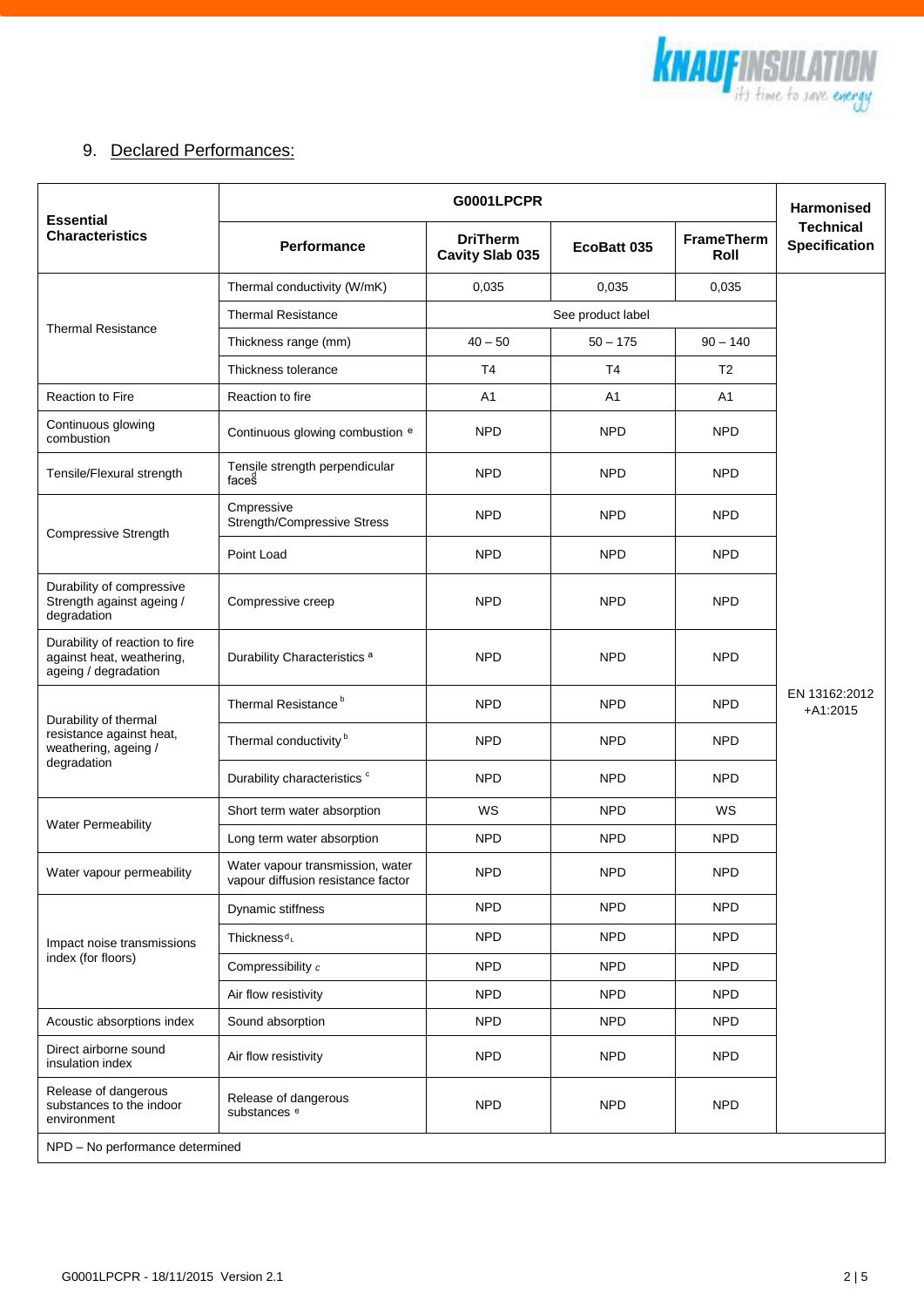

|                                                                                       | <b>G0001LPCPR</b>                                                         |                                  |                                 |                                  | <b>Harmonised</b>                        |  |  |
|---------------------------------------------------------------------------------------|---------------------------------------------------------------------------|----------------------------------|---------------------------------|----------------------------------|------------------------------------------|--|--|
| <b>Essential Characteristics</b>                                                      | Performance                                                               | <b>FrameTherm</b><br><b>Slab</b> | <b>Universal</b><br><b>Slab</b> | Earthwool<br><b>OmniFit Slab</b> | <b>Technical</b><br><b>Specification</b> |  |  |
| <b>Thermal Resistance</b>                                                             | Thermal conductivity (W/mK)                                               | 0,035                            | 0,035                           | 0,035                            | EN 13162:2012<br>$+A1:2015$              |  |  |
|                                                                                       | <b>Thermal Resistance</b>                                                 |                                  | See product label               |                                  |                                          |  |  |
|                                                                                       | Thickness range (mm)                                                      | $90 - 140$                       | $50 - 100$                      | 50-140                           |                                          |  |  |
|                                                                                       | Thickness tolerance                                                       | T <sub>4</sub>                   | T <sub>4</sub>                  | T <sub>4</sub>                   |                                          |  |  |
| <b>Reaction to Fire</b>                                                               | Reaction to fire                                                          | A1                               | A1                              | A1                               |                                          |  |  |
| Continuous glowing combustion                                                         | Continuous glowing<br>combustion <sup>e</sup>                             | <b>NPD</b>                       | <b>NPD</b>                      | <b>NPD</b>                       |                                          |  |  |
| Tensile/Flexural strength                                                             | Tensile strength perpendicular<br>faces                                   | <b>NPD</b>                       | NPD                             | <b>NPD</b>                       |                                          |  |  |
| <b>Compressive Strength</b>                                                           | Cmpressive Strength /<br><b>Compressive Stress</b>                        | <b>NPD</b>                       | <b>NPD</b>                      | <b>NPD</b>                       |                                          |  |  |
|                                                                                       | Point Load                                                                | <b>NPD</b>                       | <b>NPD</b>                      | <b>NPD</b>                       |                                          |  |  |
| Durability of compressive<br>Strength against ageing /<br>degradation                 | Compressive creep                                                         | <b>NPD</b>                       | <b>NPD</b>                      | <b>NPD</b>                       |                                          |  |  |
| Durability of reaction to fire<br>against heat, weathering, ageing<br>/ degradation   | Durability Characteristics <sup>a</sup>                                   | <b>NPD</b>                       | <b>NPD</b>                      | <b>NPD</b>                       |                                          |  |  |
| Durability of thermal resistance<br>against heat, weathering, ageing<br>/ degradation | Thermal Resistance <sup>b</sup>                                           | <b>NPD</b>                       | <b>NPD</b>                      | <b>NPD</b>                       |                                          |  |  |
|                                                                                       | Thermal conductivity <sup>b</sup>                                         | <b>NPD</b>                       | <b>NPD</b>                      | <b>NPD</b>                       |                                          |  |  |
|                                                                                       | Durability characteristics c                                              | <b>NPD</b>                       | <b>NPD</b>                      | <b>NPD</b>                       |                                          |  |  |
| <b>Water Permeability</b>                                                             | Short term water absorption                                               | <b>NPD</b>                       | <b>NPD</b>                      | <b>NPD</b>                       |                                          |  |  |
|                                                                                       | Long term water absorption                                                | <b>NPD</b>                       | <b>NPD</b>                      | <b>NPD</b>                       |                                          |  |  |
| Water vapour permeability                                                             | Water vapour transmission,<br>water vapour diffusion<br>resistance factor | <b>NPD</b>                       | <b>NPD</b>                      | <b>NPD</b>                       |                                          |  |  |
| Impact noise transmissions<br>index (for floors)                                      | Dynamic stiffness                                                         | <b>NPD</b>                       | <b>NPD</b>                      | <b>NPD</b>                       |                                          |  |  |
|                                                                                       | Thickness <sup>d</sup>                                                    | <b>NPD</b>                       | <b>NPD</b>                      | <b>NPD</b>                       |                                          |  |  |
|                                                                                       | Compressibility c                                                         | <b>NPD</b>                       | NPD                             | <b>NPD</b>                       |                                          |  |  |
|                                                                                       | Air flow resistivity                                                      | <b>NPD</b>                       | NPD                             | <b>NPD</b>                       |                                          |  |  |
| Acoustic absorptions index                                                            | Sound absorption                                                          | <b>NPD</b>                       | <b>NPD</b>                      | <b>NPD</b>                       |                                          |  |  |
| Direct airborne sound insulation<br>index                                             | Air flow resistivity                                                      | <b>NPD</b>                       | <b>NPD</b>                      | <b>NPD</b>                       |                                          |  |  |
| Release of dangerous<br>substances to the indoor<br>environment                       | Release of dangerous<br>substances <sup>e</sup>                           | <b>NPD</b>                       | <b>NPD</b>                      | <b>NPD</b>                       |                                          |  |  |
| NPD - No performance determined                                                       |                                                                           |                                  |                                 |                                  |                                          |  |  |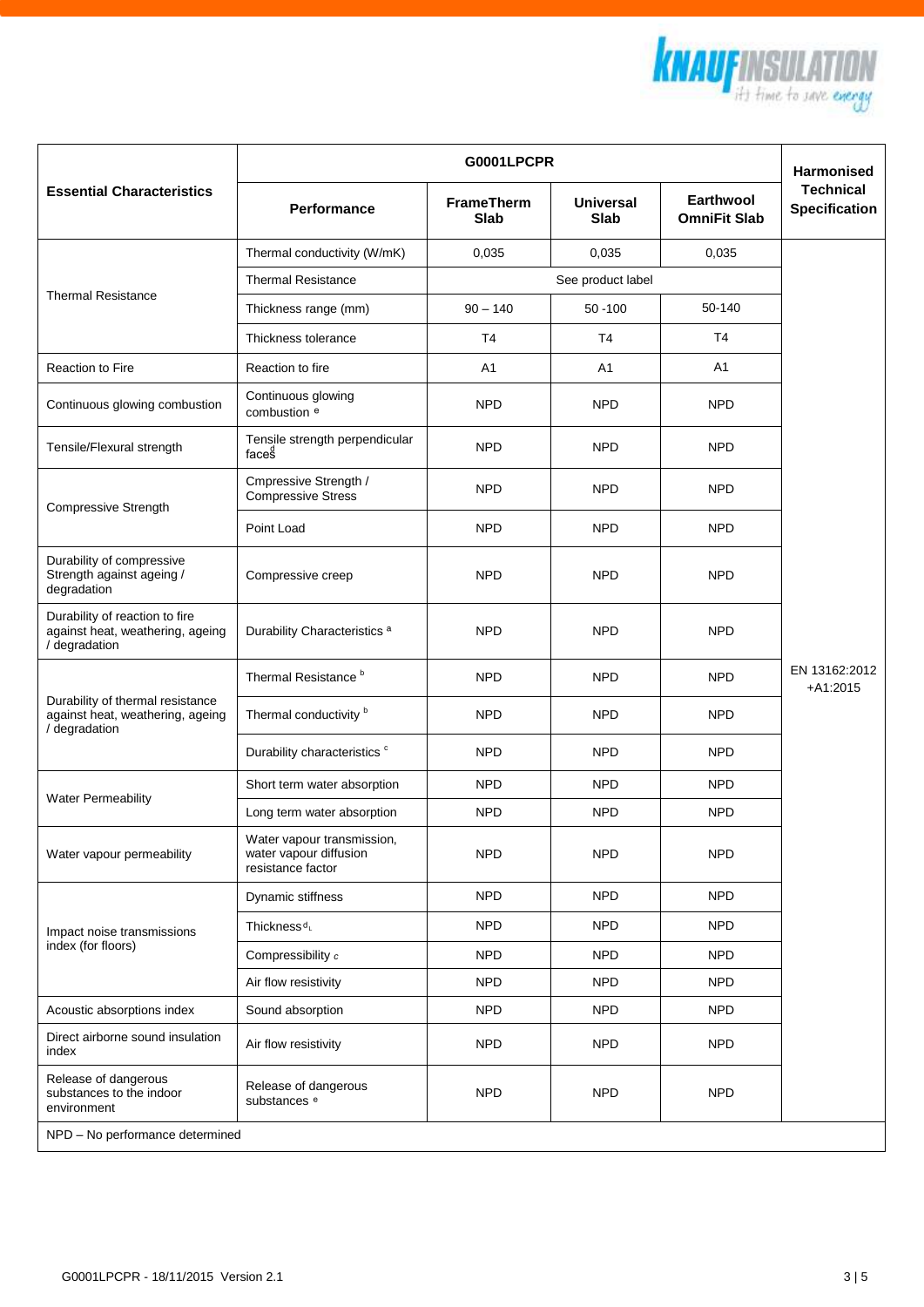

| <b>Essential</b>                                                                  | DOP No G0001LPCPR                                                       |                      |                              |                              | <b>Harmonised</b>           |  |
|-----------------------------------------------------------------------------------|-------------------------------------------------------------------------|----------------------|------------------------------|------------------------------|-----------------------------|--|
| characteristics                                                                   | <b>Performance</b>                                                      | Factoryclad 35       | <b>Frametherm</b><br>Roll 35 | <b>Frametherm</b><br>Roll 35 | technical<br>specification  |  |
| <b>Thermal Resistance</b>                                                         | Thermal conductivity (W/mK)                                             | 0.035                | 0.035                        | 0.035                        | EN 13162:2012<br>$+A1:2015$ |  |
|                                                                                   | <b>Thermal Resistance</b>                                               | See Product<br>Label | See Product<br>Label         | See Product<br>Label         |                             |  |
|                                                                                   | Thickness range (mm)                                                    | 90-140               | 90-140                       | 140                          |                             |  |
|                                                                                   | Thickness tolerance                                                     | T <sub>1</sub>       | T <sub>1</sub>               | T1                           |                             |  |
| <b>Reaction to Fire</b>                                                           | Reaction to fire                                                        | A <sub>1</sub>       | A1                           | A1                           |                             |  |
| Continuous glowing<br>combustion                                                  | Continuous glowing combustion <sup>e</sup>                              | <b>NDP</b>           | <b>NPD</b>                   | <b>NDP</b>                   |                             |  |
| Tensile/Flexural strength                                                         | Tensile strength perpendicular<br>faces <sup>d</sup>                    | <b>NPD</b>           | <b>NPD</b>                   | <b>NPD</b>                   |                             |  |
| Compressive Strength                                                              | Compressive Stress / Compression<br><b>Stress</b>                       | <b>NPD</b>           | <b>NPD</b>                   | <b>NPD</b>                   |                             |  |
|                                                                                   | Point Load                                                              | <b>NPD</b>           | <b>NPD</b>                   | <b>NPD</b>                   |                             |  |
| Durability of compressive<br>Strength against ageing /<br>degradation             | Compressive creep                                                       | <b>NPD</b>           | <b>NPD</b>                   | <b>NPD</b>                   |                             |  |
| Durability of reaction to fire<br>against heat, weathering,<br>ageing/degradation | Durability Characteristics <sup>a</sup>                                 | <b>NPD</b>           | <b>NPD</b>                   | <b>NPD</b>                   |                             |  |
| Durability of thermal                                                             | Thermal Resistance <sup>b</sup>                                         | <b>NPD</b>           | <b>NPD</b>                   | <b>NPD</b>                   |                             |  |
| resistance against heat,<br>weathering,<br>ageing/degradation                     | Thermal conductivity <sup>b</sup>                                       | <b>NPD</b>           | <b>NPD</b>                   | <b>NPD</b>                   |                             |  |
|                                                                                   | Durability characteristics c                                            | <b>NPD</b>           | <b>NPD</b>                   | <b>NPD</b>                   |                             |  |
| <b>Water Permeability</b>                                                         | Short term water absorption                                             | <b>NPD</b>           | <b>NPD</b>                   | <b>NPD</b>                   |                             |  |
|                                                                                   | Long term water absorption                                              | <b>NPD</b>           | <b>NPD</b>                   | <b>NPD</b>                   |                             |  |
| Water vapour permeability                                                         | Water vapour transmission / water<br>vapour diffusion resistance factor | <b>NPD</b>           | <b>NPD</b>                   | <b>NPD</b>                   |                             |  |
| Impact noise transmissions<br>index (for floors)                                  | Dynamic stiffness                                                       | <b>NPD</b>           | <b>NPD</b>                   | <b>NPD</b>                   |                             |  |
|                                                                                   | Thickness <sup>d</sup>                                                  | <b>NPD</b>           | <b>NPD</b>                   | <b>NPD</b>                   |                             |  |
|                                                                                   | Compressibility <sup>c</sup>                                            | <b>NPD</b>           | <b>NPD</b>                   | <b>NPD</b>                   |                             |  |
|                                                                                   | Air flow resistivity                                                    | <b>NPD</b>           | <b>NPD</b>                   | <b>NPD</b>                   |                             |  |
| Acoustic absorptions index                                                        | Sound absorption                                                        | <b>NPD</b>           | <b>NPD</b>                   | <b>NPD</b>                   |                             |  |
| Direct airborne sound<br>insulation index                                         | Air flow resistivity                                                    | <b>NPD</b>           | <b>NPD</b>                   | <b>NPD</b>                   |                             |  |
| Release of dangerous<br>substances to the indoor<br>environment                   | Release of dangerous substances <sup>e</sup>                            | <b>NPD</b>           | <b>NPD</b>                   | <b>NPD</b>                   |                             |  |
| NPD - No performance determined                                                   |                                                                         |                      |                              |                              |                             |  |